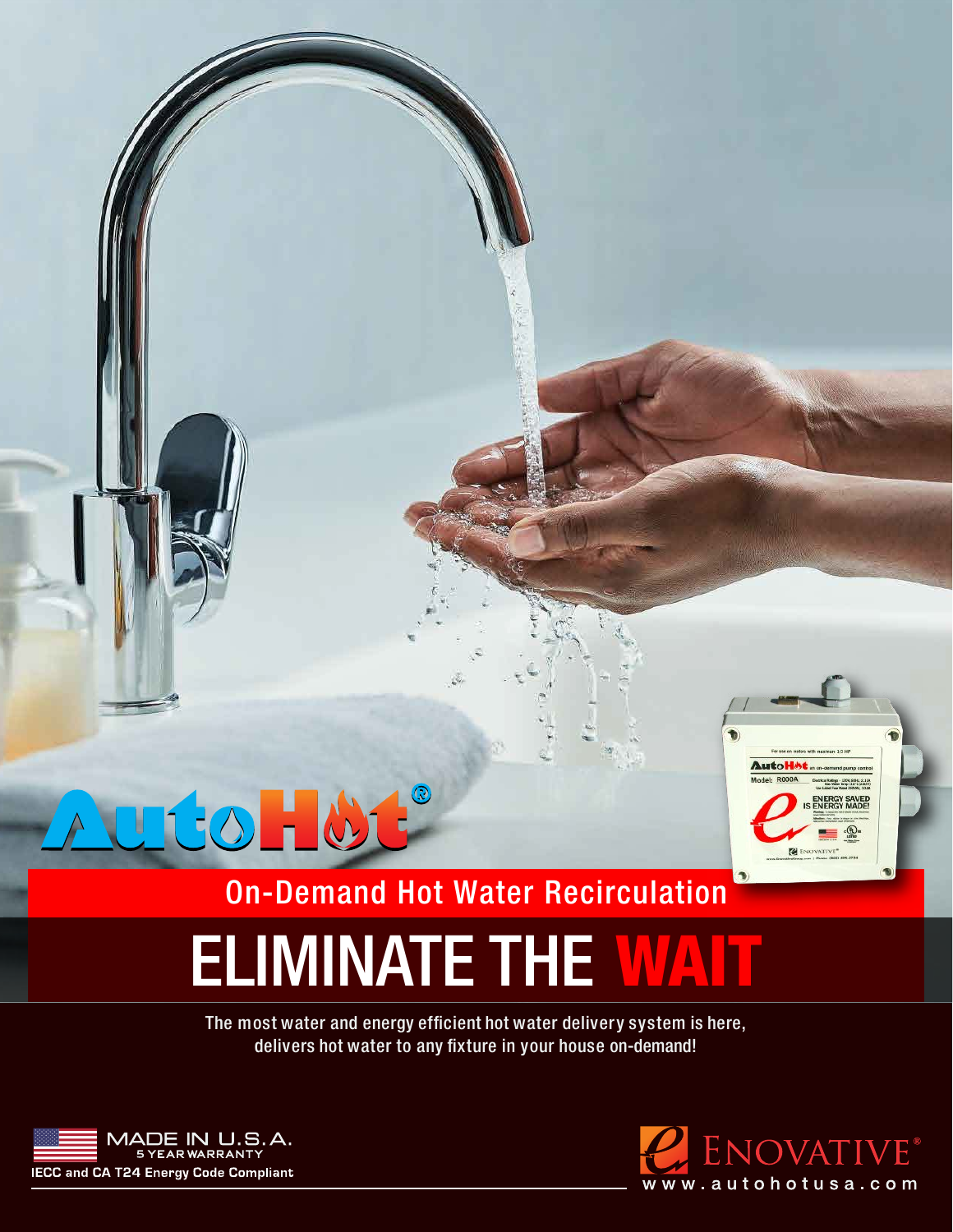# Are You Waiting for Hot Water?

Eliminate the wait by using an on-demand recirculation system. With Enovative's **AutoHMt**<sup>®</sup> System, hot water circulation has never been easier.

With flexible installation, the Enovative **Autollet**® system will work in any situation, whether you use a tank or tankless water heater, with or without a return line, or even with an existing pump.

Contact us now to specify the system that works best for you!



#### **For use on standard plumbing (no return line)**





ENOVATIVE®



#### How it Works

Enovative's **AutoHot**<sup>®</sup> system only runs when you tell it to, and it's smart enough to know when the water in the line is hot enough.

When you activate the system by a push button or motion sensor, the pump turns on sending hot water to all the fixtures in your house. When hot water reaches the farthest end, it turns itself off automatically, saving both water and energy.

**AutoHot**<sup>°</sup> works in any plumbing situation, whether you have a dedicated return line or not, tank or tankless water heater.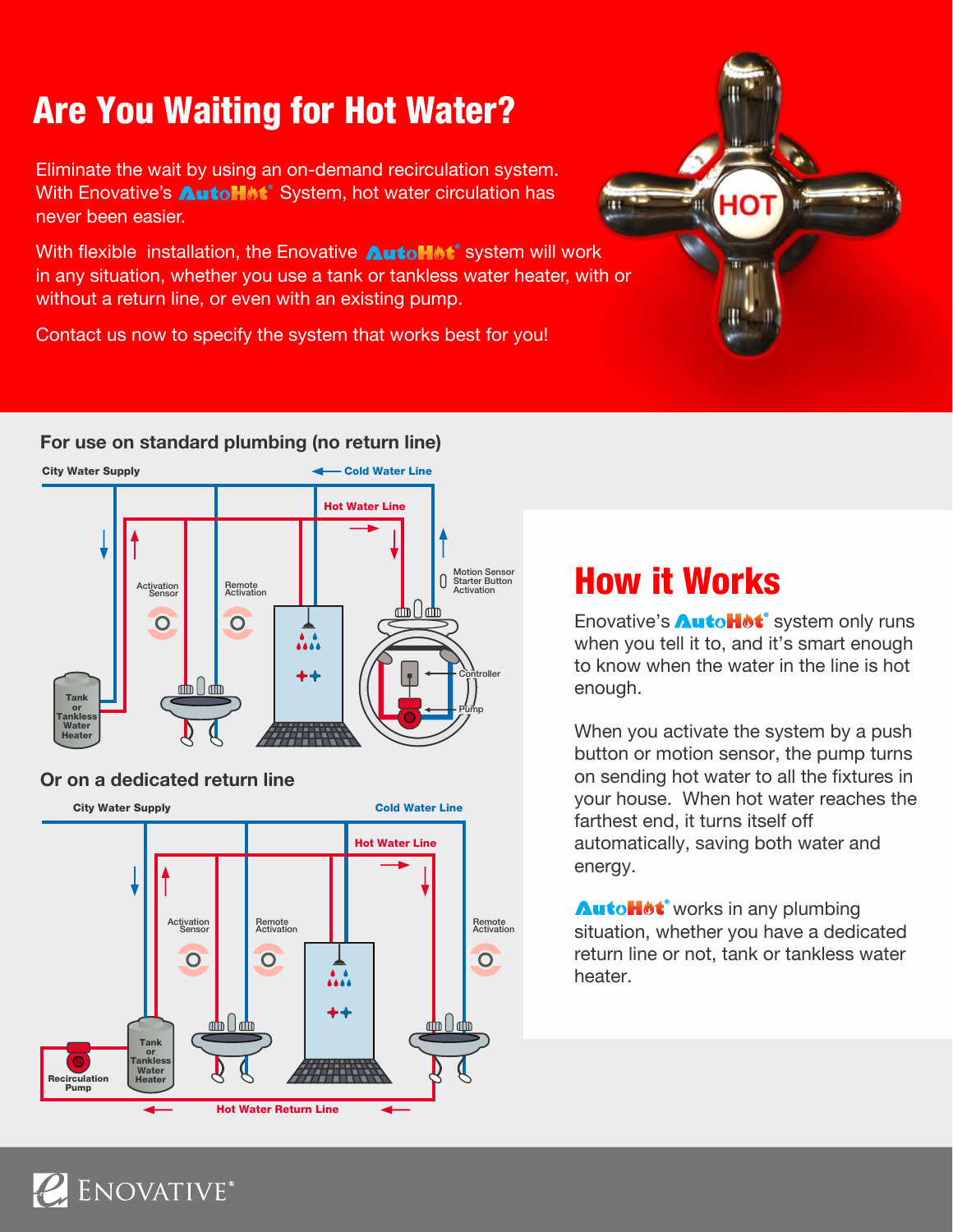## System Features

- Ultra-Quiet, 3-speed pump
- 5-year warranty, 15+ year life expectancy
- Many options for Activation Sensors, choose from push buttons, motion sensors, and more.
- Choose between both wired and wireless sensors
- Adjustable for absolute comfort

# Benefits of On-Demand **Recirculation**

- **o** Get hot water quickly, provides the convenience of hot water on-demand
- **o** Saves thousands of gallons of water in your home each year
- o Saves energy, only operates when you need hot water
- Quick Installation whether it's a retrofit or new construction
- **o** Works with existing plumbing, tank or tankless water heaters, we match our system to work with yours!



# E ENOVATIVE